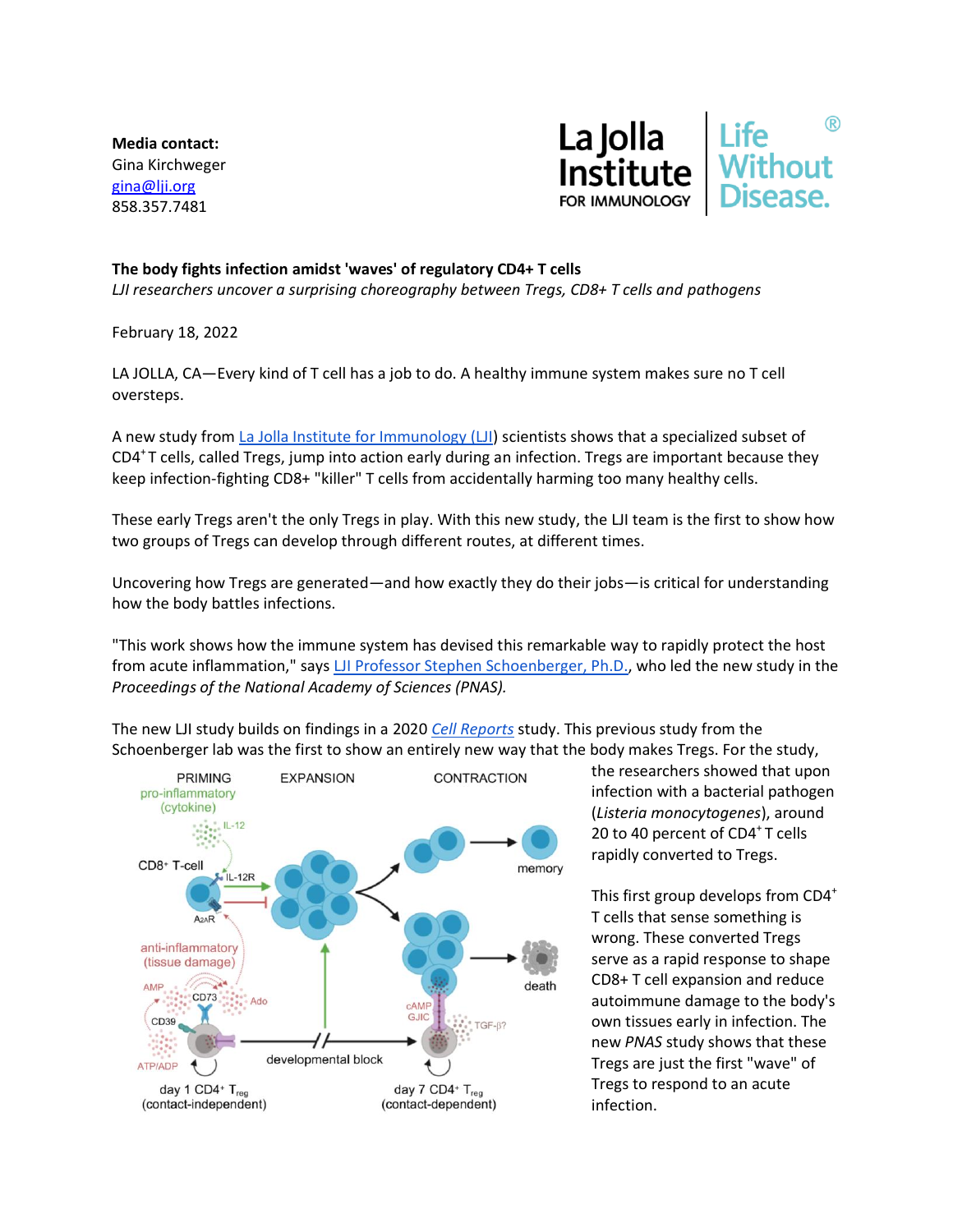"The literature says Tregs basically sit around doing nothing early in an infection, and they're just there to shut down the immune response later on," says study first author Joseph Dolina, Ph.D., a senior scientist at Pfizer Inc., and former member of the Schoenberger Lab (Pfizer has no financial disclosures to this specific study). "But we show there's an early wave of Tregs and then a distinct second wave of Tregs."

By day 7 of infection, a second group of Tregs takes over. This new wave of Tregs has distinct markers, making them an entirely separate force, developed through a different pathway, than the first wave of Tregs. These second-wave Tregs are a specialized set of Tregs the body has made to address the mass of CD8+ T cells that gathers in response to the ongoing infection.

"These Tregs don't turn into each other. The Treg population is heterogeneic, meaning the first and second waves represent distinct populations, and there are separate subsets built to do certain jobs," says Dolina.

The researchers discovered that the second wave of Tregs could take their time arriving at the site of infection because they aren't aiming to control inflammation. Instead, these Tregs show up when it is time to shut down the entire CD8+ T cell response, signaling that the infection has been cleared.

These findings were possible thanks to T cell receptor sequencing (TCR-Seq) by study collaborators at Repertoire Genesis Inc., Osaka, Japan. This kind of sequencing allowed the scientists to track how Tregs developed over the course of a *Listeria* infection. In fact, the scientists could follow a single Treg clone over time to see if it expanded into more Tregs, disappeared or stopped developing.

As they compared the two Treg subsets, the researchers noticed an interesting phenomenon: how the groups dealt with adenosine. Adenosine is a nucleotide that is normally tucked safe inside cells. When a pathogen attacks, cells die, and the adenosine found in DNA is among the wreckage.

The early Tregs see escaped DNA-derived adenosine as a "danger" signal—and the Tregs attempt to use it to their advantage. They gather other molecules and make small clouds of adenosine themselves, which binds to receptors on CD8+ T cells. This interrupts the CD8+ T cell response and slows down the capacity of these CD8+ to expand and harm healthy tissues. In contrast, the later wave of Tregs arrives as the CD8+ T cell response is already fading. These Tregs instead produce and store a potent regulatory molecule derived from adenosine called cAMP, which they deliver directly to nearby CD8+ T cells.

The dance between Tregs and CD8+ T cells is complicated. It appears one reason for distinct Treg populations is to maintain a healthy balance of killer cells and regulatory cells during the course of an infection.

"The trade-off between Tregs and CD8+ T cells is not like an on-off switch," Schoenberger explains. "Instead, our research shows distinct pathways for accelerating and decelerating immune responses."

Going forward, the researchers hope to investigate where in the body the different Tregs spend their time. "We need to look at where they are in relation to the CD8+ T cells," says Dolina. The team also wants to see how Treg activity is affected by antigen-presenting cells such as dendritic cells and macrophages.